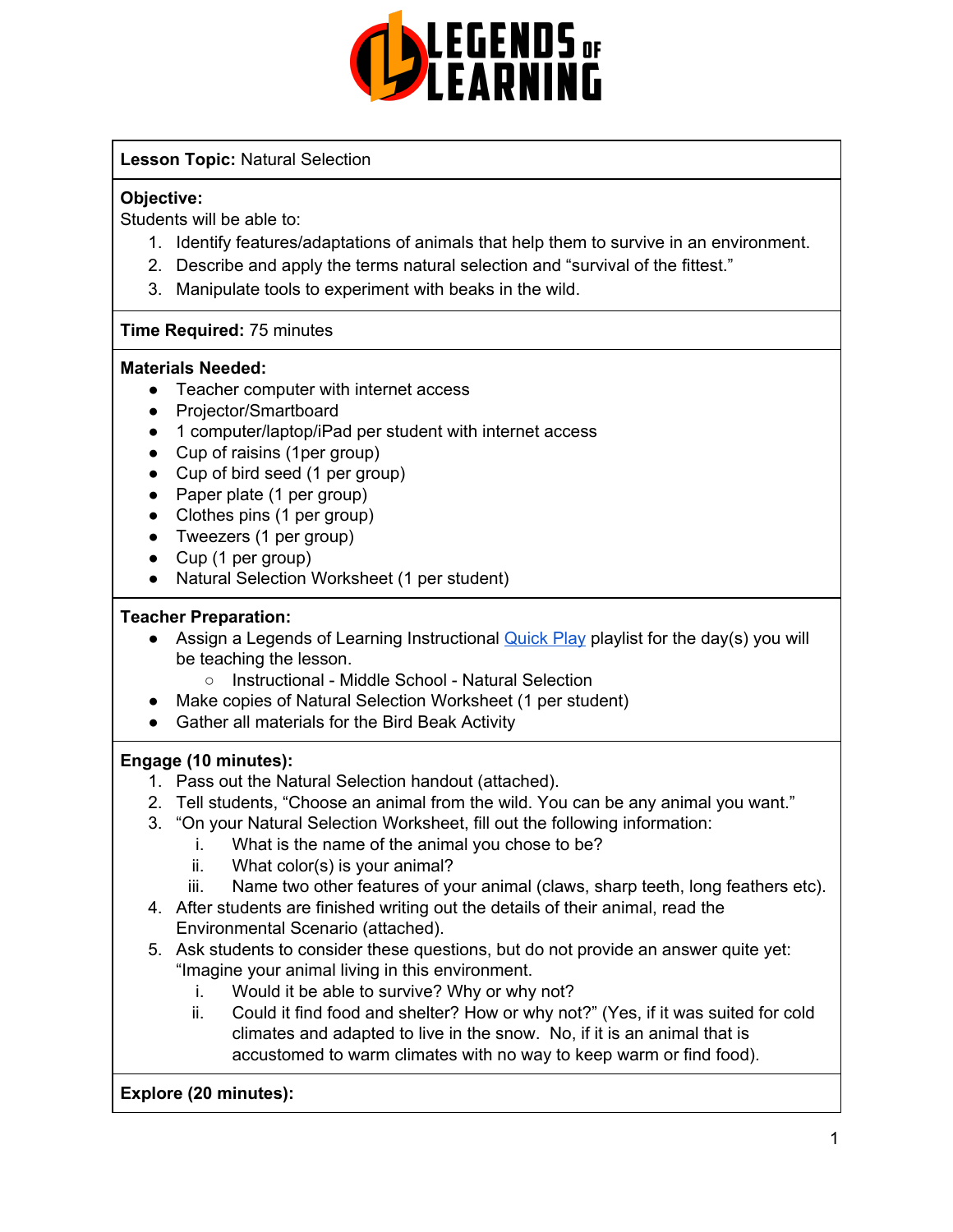

- 1. Have your students sign in to Legends of [Learning](https://intercom.help/legends-of-learning/en/articles/2154920-students-joining-a-playlist). Instruct students to complete the Instructional playlist.
- 2. Assist students as needed during game play, pause playlist if you need to address content or questions to the entire class.

#### **Explain (15 minutes):**

- 1. Read the Environmental Scenario again.
- 2. Tell students, "Think back to your animal and its color and features that you chose."
- 3. Ask for volunteers of any student who chose an animal that would not survive long in this cold weather.
	- a. Have them stand up and explain their animal, color and features, and why they believe this environment would be difficult to survive in.
- 4. Then, ask the students if anyone chose an animal that would benefit from this environment and really thrive in the cold snowy weather.
	- a. Have them stand up and explain.
- 5. Tell students, "Any organism that is better adapted and better suited to live in an environment will have a better chance of survival and produce offspring. This is called natural selection."
- 6. Tell students, "The animals that had white fur and could live on little food, or had the ability to find food in this climate, were better able to survive to reproduce. A flamingo, for example, would not survive very long in a snowy climate and would be easily hunted with their pink color."
- 7. Tell students, "Natural Selection weeds out the weaker, lesser animals. The animals and plants that are stronger or faster will survive and pass on those traits to their children. Animals that are able to adapt to a changing environment will survive longer as well."
- 8. Natural Selection is sometimes called 'survival of the fittest' because the organisms better fit for the environment will survive."

#### **Elaborate (20 minutes):**

- 1. Tell students to refer to the Bird Beak Activity section on their Natural Selection handout and read the directions together (maybe even do a demonstration to make sure students complete the activity correctly).
- 2. Pass out all materials to each partnership or small group a. Paper plates, raisins, bird seed, tweezers, clothes pins
- 3. Walk around and monitor as students work.
- 4. When students are finished, go through the questions together as a group.
	- a. 1. Which beak picked up the most raisins? Answers will vary, but likely the clothes pin.
	- b. 2. Which beak picked up the most bird seed? Answers will vary, but likely the tweezers.
	- c. 3. Why would birds need to have different shaped beaks? If they eat different things, their beaks will need to be different shapes to make eating easier. Otherwise, they may choose to eat something else. If not, they may not live a long life.
	- d. 4. How would their beak shape help them in their environment? Having enough food to feed themselves and their young is so important to their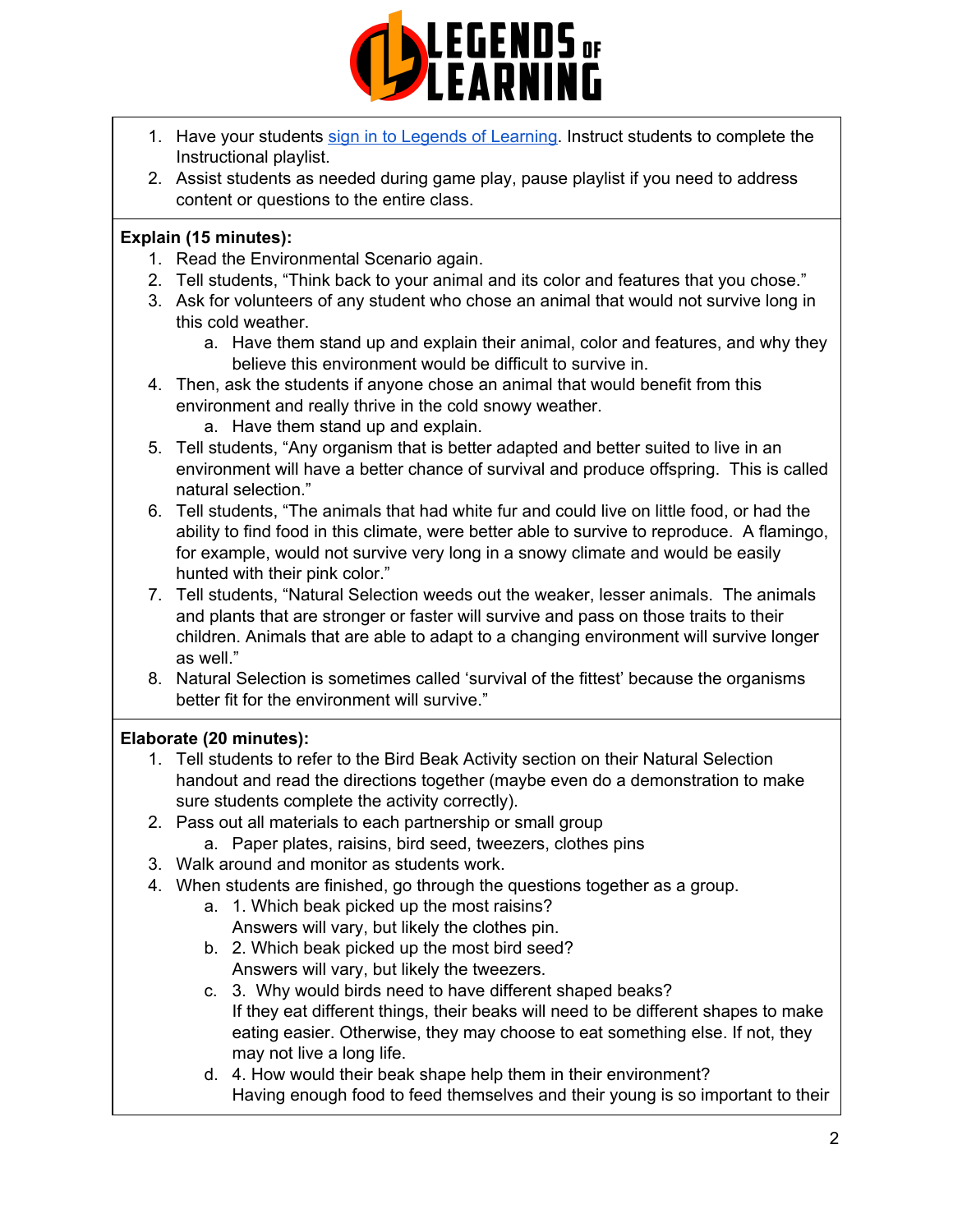

survival. If they have a beak shape that helps them eat the food in their environment that will help them live longer, healthier lives

- e. 5. Survival of the fittest means that the organism best suited for their environment (most fit) will survive. The bird with the clothes pin beak was best suited to eat raisins. If the clothespin and the tweezer bird lived in an area full of raisins, the tweezer bird would be out of luck, and the clothespin bird would be the fittest.
- 5. Collect and clean up all materials.

#### **Evaluate (10 minutes):**

- 1. Read the Environmental Scenario one last time.
- 2. On Part 3 of their Natural Selection handout, ask students to choose an animal, color, and 2 features that would be suited to live in this environment
- 3. Then, write a paragraph answering the question about natural selection.
- 4. Collect the paragraph for a grade as needed.

#### **Additional Lesson Strategies:**

- To use Legends for additional instruction, create a [custom](https://intercom.help/legends-of-learning/en/articles/2154910-creating-a-playlist) playlist with an [instructional](https://intercom.help/legends-of-learning/en/articles/3505828-types-of-games) [game](https://intercom.help/legends-of-learning/en/articles/3505828-types-of-games) and pre and post [assessment](https://intercom.help/legends-of-learning/en/articles/2154913-adding-assessments-to-a-playlist).
- To use Legends for a quick formative [assessment](https://intercom.help/legends-of-learning/en/articles/2154913-adding-assessments-to-a-playlist), create a 5-question assessment in a [playlist](https://intercom.help/legends-of-learning/en/articles/2154910-creating-a-playlist).
- To use Legends for a student-directed experience, create a [targeted](https://intercom.help/legends-of-learning/en/articles/3340814-targeted-freeplay) freeplay playlist.
- Encourage students to play on their own at home in Legends of Learning: [Awakening](https://intercom.help/legends-of-learning/en/articles/2425490-legends-of-learning-awakening) for a student-driven experience including avatars, battling, and quests all centered around topics they are covering in class.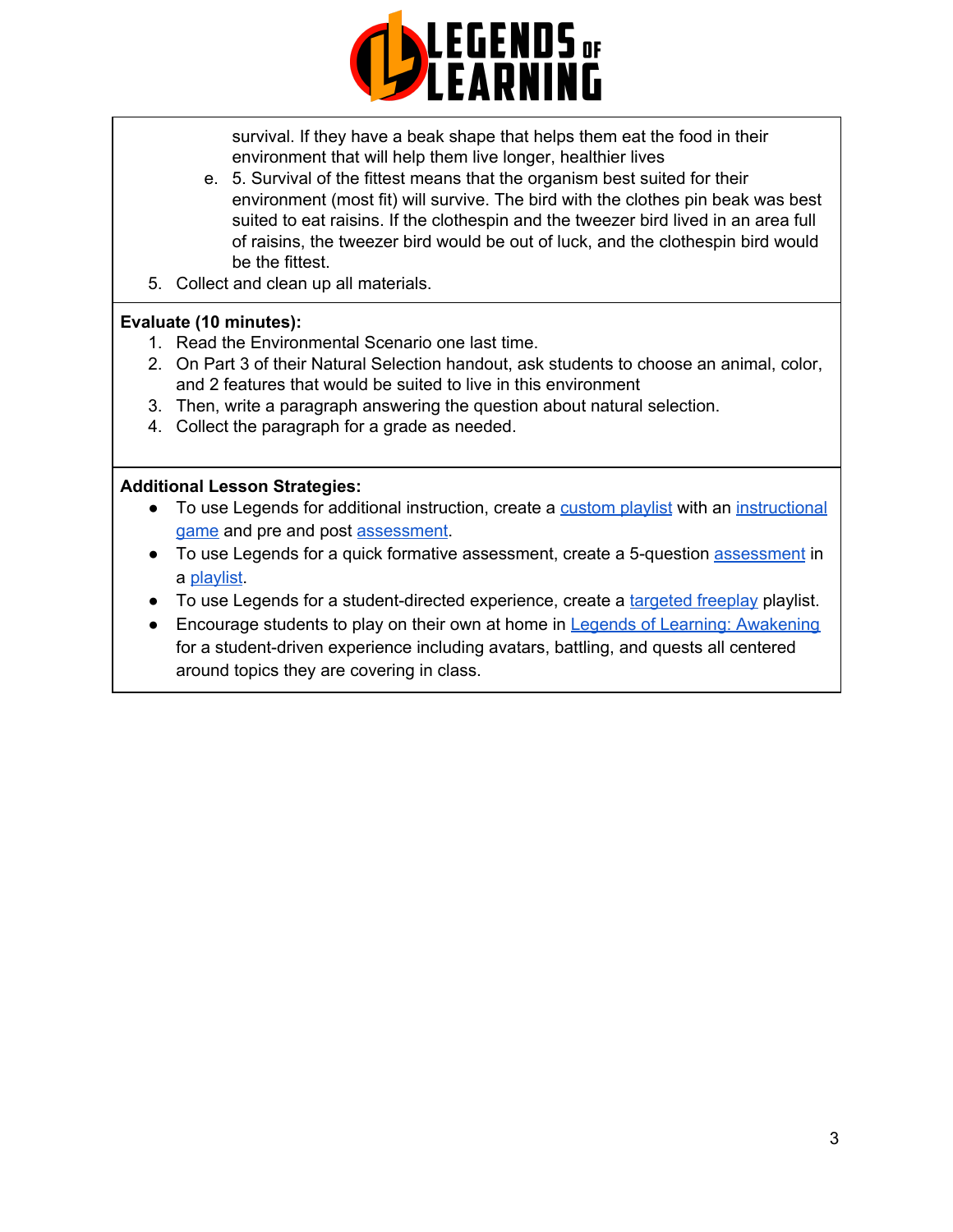

## **Environmental Scenario**

A cold snap has rolled in, covering the area with a blanket of snow. The temperature dropped dramatically. The lakes and rivers are now a thick layer of ice, and the ocean is full of icebergs. The trees have lost their leaves and most of the vegetation has died away.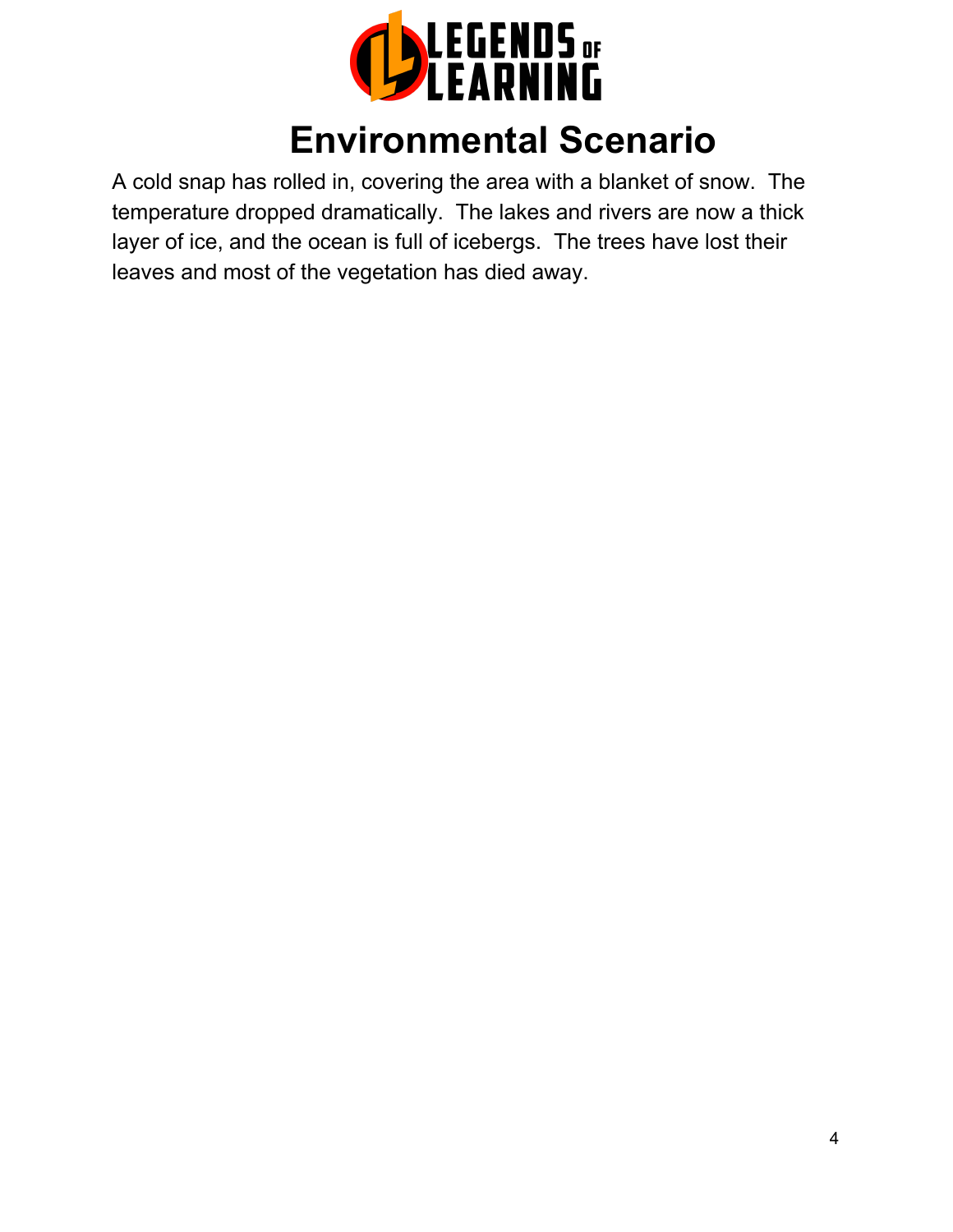

Name: \_\_\_\_\_\_\_\_\_\_\_\_\_\_\_\_\_\_\_\_\_\_\_\_\_\_\_\_\_\_\_\_\_\_\_\_\_\_\_\_\_\_\_\_\_\_\_\_\_\_\_\_

# **Natural Selection Worksheet**

### **Part 1:**

- What is the name of the animal you chose to be?
- What color(s) is your animal?
- Name two other features of your animal (claws, sharp teeth, long feathers etc).

## **Part 2:**

# **Bird Beak Activity**

1.Take the cup of raisins and cup of bird seed and pour them onto the paper plate.

2. Then, one partner will have 10 seconds with the tweezer beak (tool), to try and pick up as many raisins (one piece at a time) as possible and put it in the cup. Then, switch so that the other partner will have a turn (Remember to return the raisins back to the plate after each turn).

3. Record how many raisins **you** pick out in the table below.

4. Then, repeat that process trying to pick up the bird seed one piece at a time.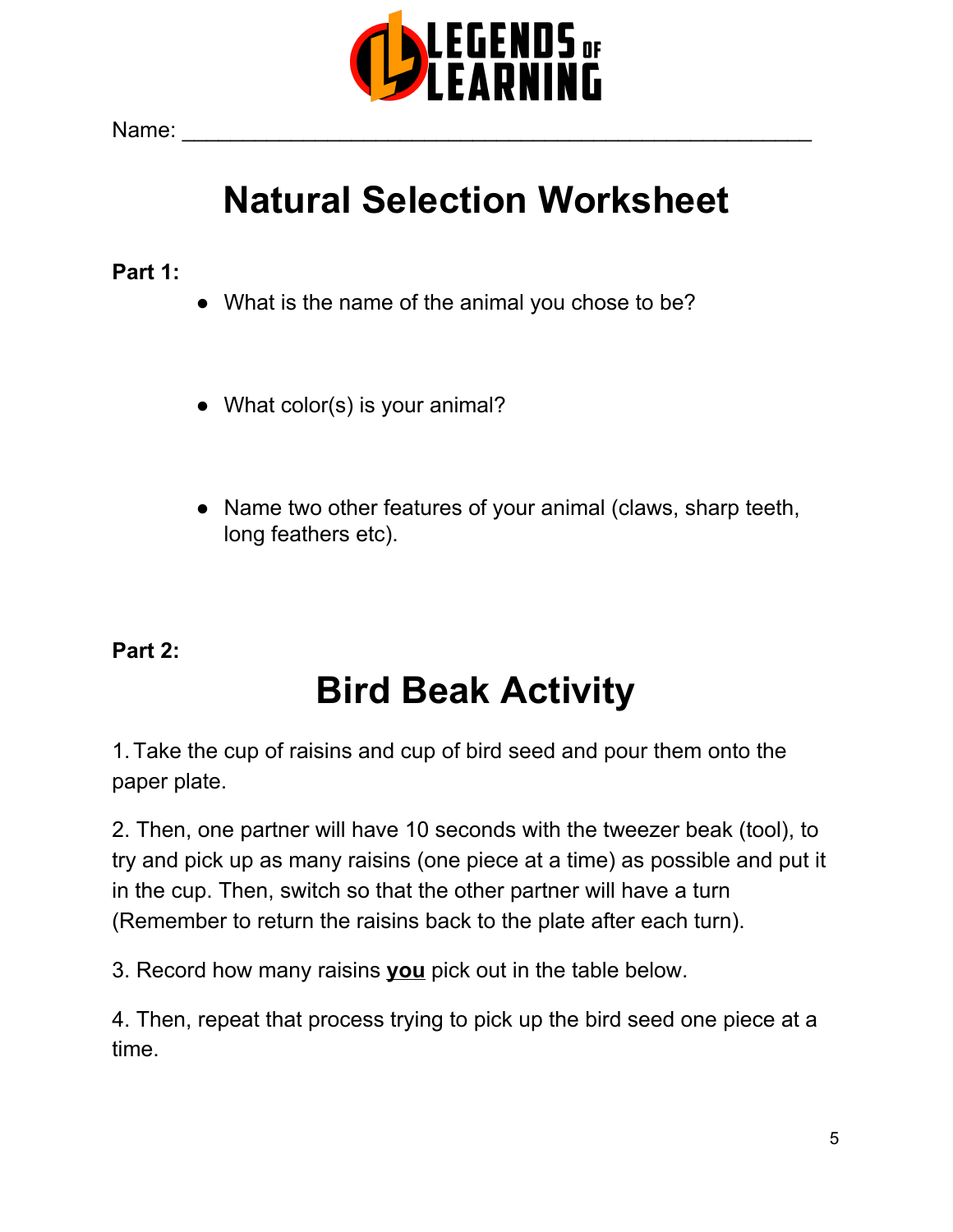

5. Last, repeat steps 1-3 with the clothes pin beak (tool).

| <b>Beak</b>        | <b>Raisins</b> | <b>Bird Seed</b> |
|--------------------|----------------|------------------|
| <b>Tweezers</b>    |                |                  |
| <b>Clothes Pin</b> |                |                  |

Answer the questions based on your results.

- 1. Which beak picked up the most raisins?
- 2. Which beak picked up the most bird seed?
- 3. Why would birds need to have different shaped beaks?
- 4. How would their beak shape help them in their environment?

5. Using this activity as an example, what does "survival of the fittest mean?"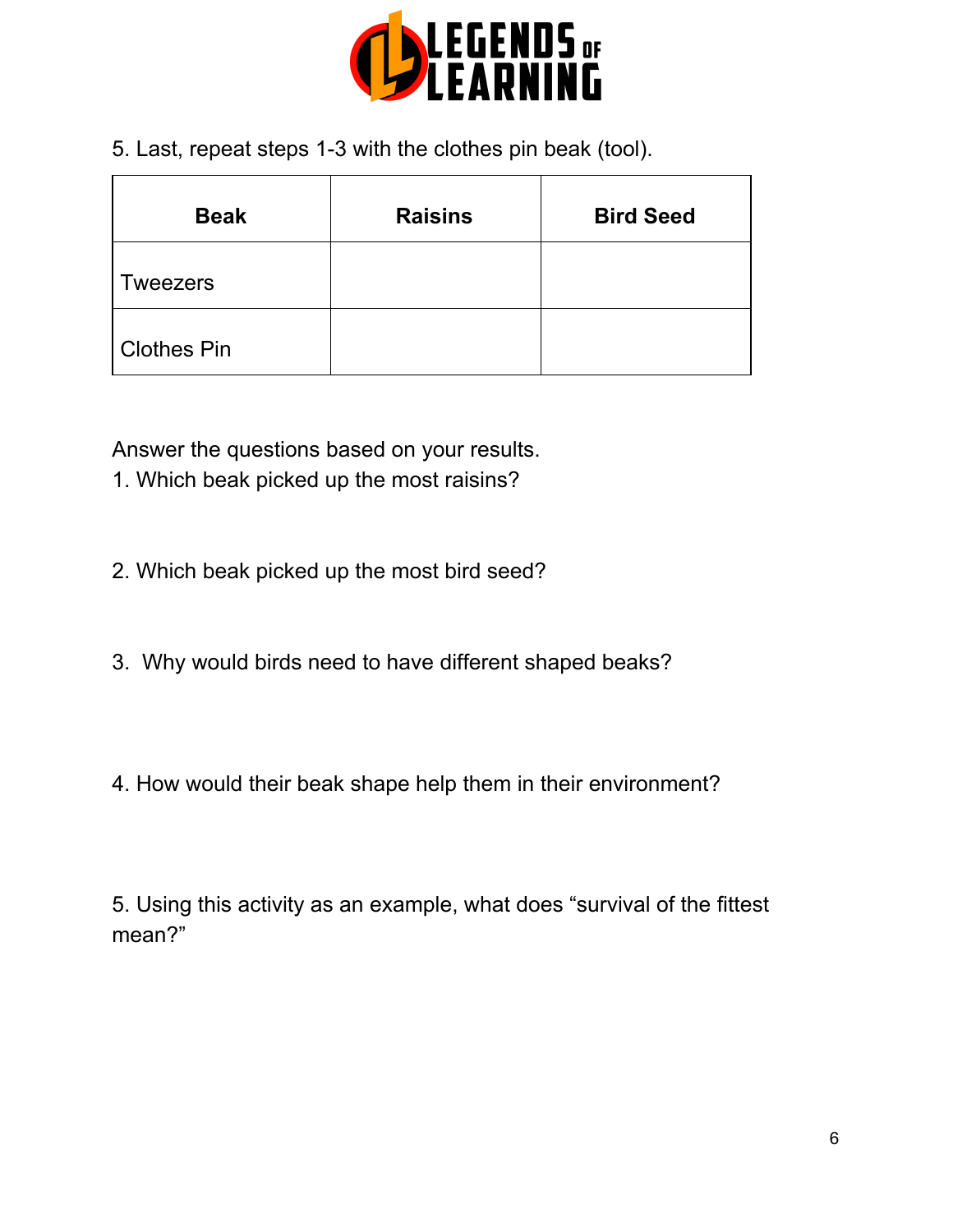

### Part 3:

| Choose an animal that would best survive in the Environmental Scenario.        |
|--------------------------------------------------------------------------------|
| Describe its color and at least 2 physical features that help it to survive in |
| this environment.                                                              |

| Animal:     |  |
|-------------|--|
| Color:      |  |
| 2 Features: |  |

In the space below, discuss natural selection and use your animal as an example.